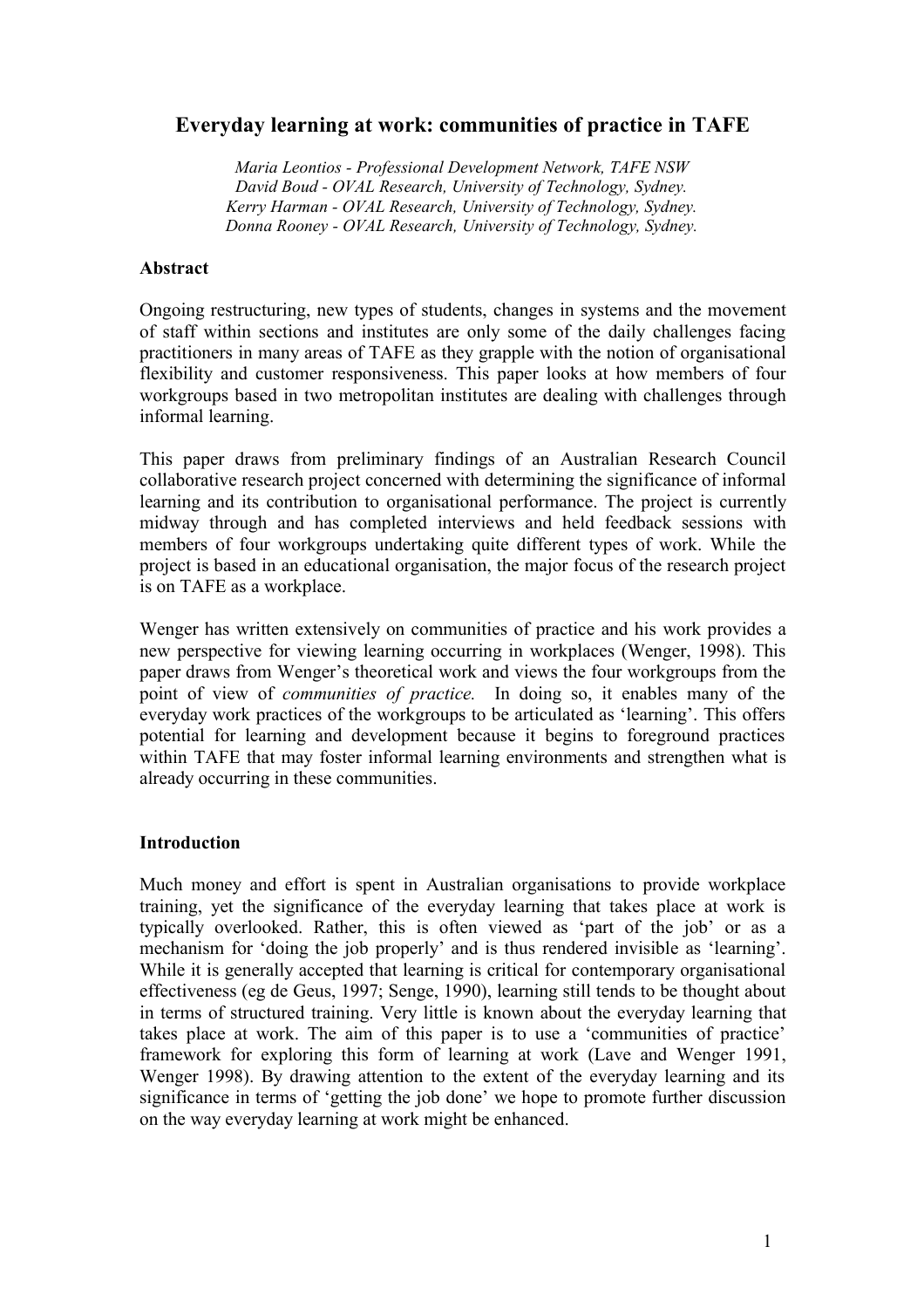# **The project**

The Australian Research Council funded project 'Uncovering Learning in the Workplace' is a three-year research project that aims to explore the nature of informal learning and its significance to the workplace. This paper draws from early findings of this collaborative project between the University of Technology, Sydney (UTS) and the NSW Department of Education and Training (DET).

The project involves two metropolitan TAFE institutes. Two workgroups from each of the institutes are collaborating with the research team throughout the project. The workgroups themselves represent diverse areas of TAFE, including a human resource unit, a team of managers responsible for planning, a unit delivering workplace training and a trade-teaching unit.

A multi-staged design is being employed in the project. In the first stage in-depth, semi-structured interviews were conducted with members of each of the workgroups in order to draw out experiences of work and learning. Following stages involved discussions with the workgroups about key findings from the interviews. This provided a dual function of checking the validity of the initial findings as well as seeking input from each of the workgroups in terms of the specific direction of subsequent stages. The current final stage is examining particular learning themes within each group. The project is due for completion in late 2003.

The project is not intended to be an evaluation of workplace learning processes nor is it intended to make major changes in organisational matters or to judge and compare workgroups. Rather, its intention has been to explore the extent and nature of everyday learning at work and its contribution its significance to workplaces and how it might be utilised.

# **Communities of practice**

There are many theoretical frameworks to draw from when examining workplace learning. With each perspective different aspects are privileged and others remain unseen. This paper uses Lave and Wenger's (1991) concept of 'community of practice' as a way of exploring the everyday learning occurring in each of the project's four workgroups. According to Wenger (1998), social participation within a community of practice is the key to everyday learning. For example, Wenger stresses the importance of social practices and relationships of the workplace and their contribution to the creation of identity and meaning for organisational members. In this view, the community of practice both complements and can substitute for formal learning mechanisms. Lave and Wenger suggest fourteen characteristics that indicate the formation and existence of a community of practice These 'indicators' include social aspects of workplace relationships, identities, knowledges, understandings, language and language use (1998, pp 125-126).

As a component of the initial project stage, an analysis of interviews was carried out using the fourteen characteristics as a guide to examine if the workgroups displayed features of a community of practice. The four stories that follow focus on the relationships and social practices within each of the workgroups in light of the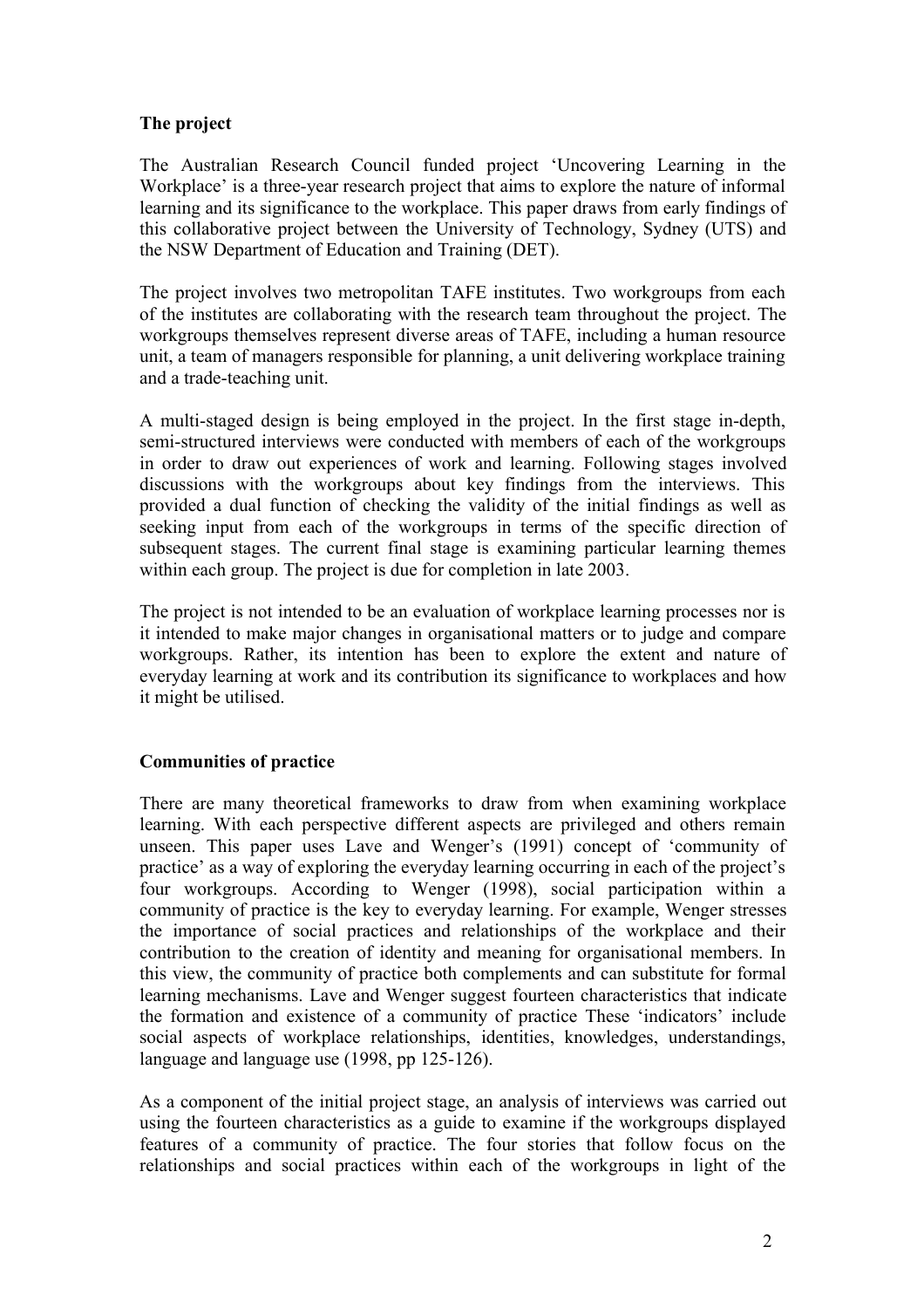fourteen Wenger indicators. The data informing these vignettes comes mainly from interviews with members of the workgroups.

### *Trade teaching unit*

This workgroup is a well-established teaching unit that has worked together for more than ten years. The head teacher takes on the role of 'filter' and 'protector' managing the information flow to the unit and the learning of staff. It has been the head teacher's role to master changes and effectively communicate them to the other staff members, as well as to master administrative demands in his own work role. Even though there is no formal stipulation that states that it is solely the head teacher's responsibility to keep abreast of changes, there is a shared understanding between the workgroup that this role falls primarily to the head teacher. Other members of this workgroup feel little need to seek input outside their own unit but some do have informal contacts with their trade. For them, there appears to be minimal contact with other college staff aside from contact with fellow colleagues teaching the same courses at other colleges. However, this contact has a more social nature: for example members of the group talk about annual golf days with other similar units.

In recent years the unit's learning has encompassed coming to grips with significant changes in curriculum imposed by the institution and national training agenda. Group members regarded the use of computers for both teaching and administrative purposes as prompting learning. Another area was the ongoing product changes within the industry itself. To accommodate this need the group invites industry specialists and other guests to visit their worksite to inform them about industry developments and products.

Staff members draw primarily on each other as resources for solving issues with students. Within the group there appears to be a shared way of doing things. Staff negotiations of this type are generally decided in weekly staff meetings and during daily lunchtime conversations. They also have devised an informal and equitable division of labour among themselves for administrative tasks such as the development of curriculum notes and specialist curriculum diagrams.

#### *Management group*

This workgroup comprises of relatively senior level managers. The team was recently formed with a primary purpose to develop and implement strategic planning initiatives across the institute. Most of the work relationships in this group are recent although some workgroup members have worked with each other in different contexts in the past.

While the mutual relationships appear mainly harmonious, the formation of longer term relationships tend to be interrupted at irregular intervals by group members moving into acting positions in other parts of the Institute, sometimes at physically distant locations or newcomers moving into the team in acting roles.

The manager of the team appears to have been instrumental in providing guidance, direction and feedback on the groups' performance. He has also been the key resource in assisting the team with 'negotiating the political' which includes mastering the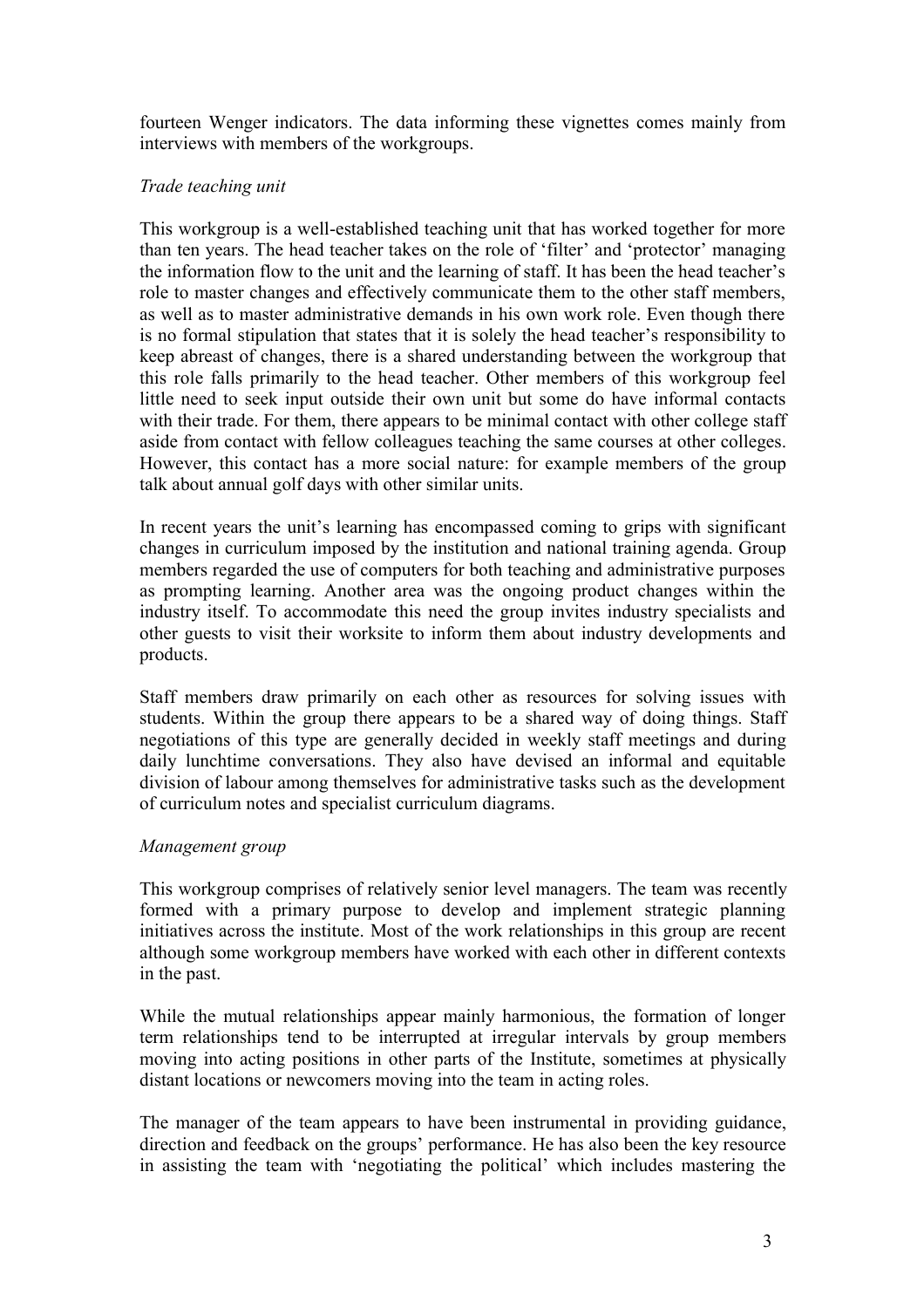organisational intricacies of the job as well as strategically guiding the team in dealing with strategic issues on the institute agenda.

Throughout the individual interviews most team members emphasised their confidence in the senior manager and referred positively to his managerial style, his wealth of organisational knowledge and outstanding ability at understanding organisational and political sensitivities.

A key area of learning essential for members of this group was mastering such sensitivities. This was particularly so around delicate issues, such as downsizing a department, satisfying industrial union requirements, or encouraging teachers to accept new assessment practices. Managing these important issues was among the biggest challenges faced by this group.

The primary activity in which the group jointly engages appears to be researching and solving problems regarding work issues within their own faculties. The group make references to how they draw from each other's knowledge and experiences to advise decisions in their respective domains.

Having said this, workplace issues, consultation and collaboration are not limited to simply within the workgroup: members of staff, and people outside the organisation are consulted. Members described directors, library staff, and former colleagues working in another positions and peers from another organisations among their learning networks.

#### *Human resource unit*

Another workgroup are from the employee services section of a human resource unit. The primary role of this group is the processing of payroll and leave applications across the institute. There are three hierarchical layers in this workgroup: clerks at various grades, a section manager and a unit manager. Despite this stratification, this unit possesses a strong team identity.

On a collective level, team members are aware of the unit's role in providing a service function to the institute. The relationships within the group are sustained and supportive. Interpersonal relationships appear to be harmonious with formal and informal social activities featuring as part of the working environment.

In interviews the group described themselves as a team. Group members referred to situations where work deadlines had to be met and all team members pitched in to complete tasks. Many also commented in interviews about the manager's willingness to undertake 'mundane' clerical tasks outside her 'normal' work.

The team engage in problem solving and team building activities at regular staff meetings and knowledge and information sharing occurs during formal and informal staff meetings. Information sharing among this group appears to be done on the basis of knowing where each other's work role fits in and how they each contribute to the enterprise. Team members understood their location within the hierarchy and how each other's role complements the whole.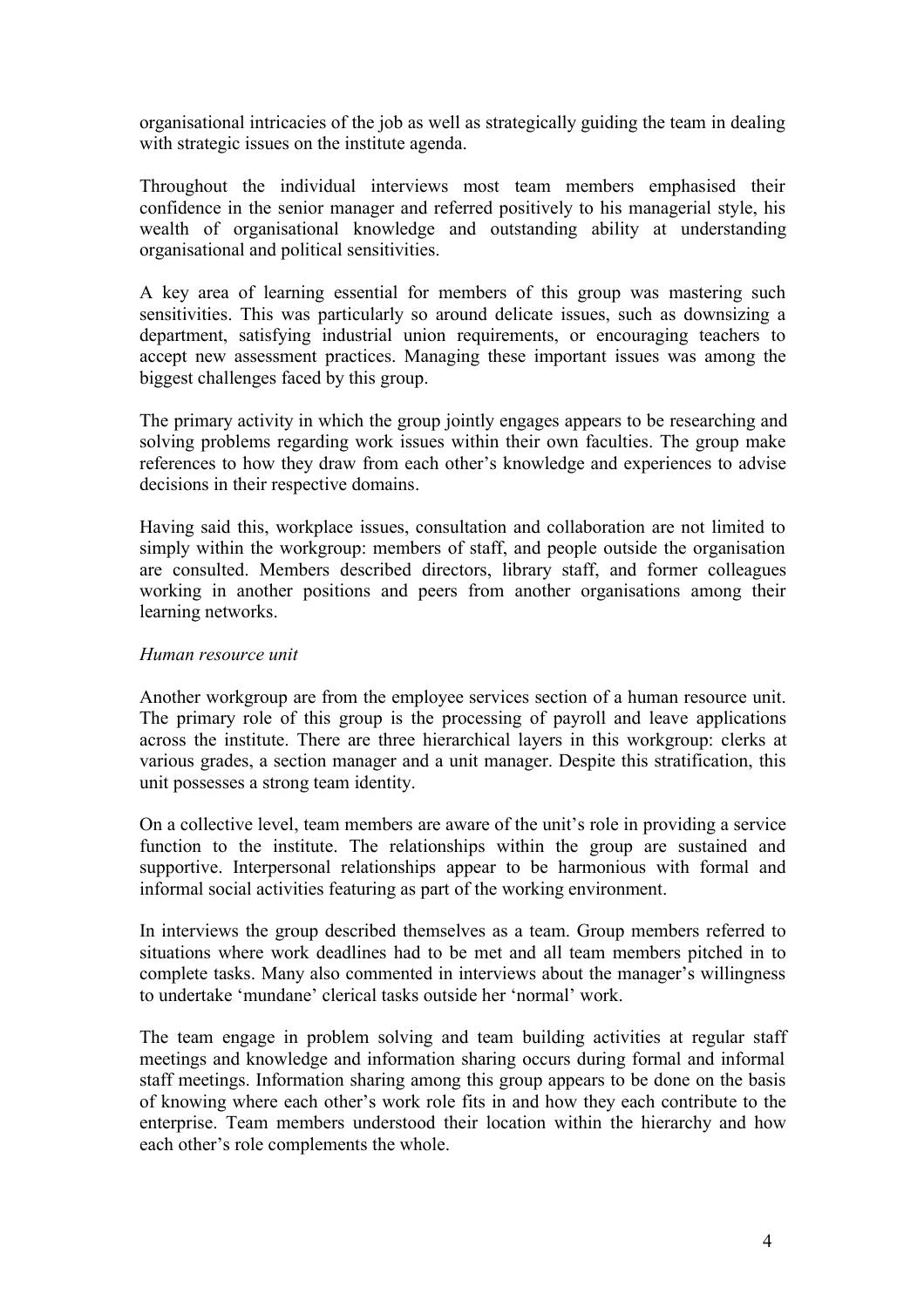A key area of learning for this group was that all staff members are encouraged to act in more senior positions and thus 'step outside their comfort zone'. The manager appears instrumental in encouraging staff members to extend themselves beyond their current roles by taking on acting roles and by becoming representatives on various institute committees that offer both new challenges and learning opportunities.

According to the staff of this unit, the learning of new procedures and/or new administrative systems is also initiated by the team leader, who is among the primary sources for dealing with unusual or difficult issues or problems. Other networks are also resourced as a means of information sharing and learning. For example, the unit manager referred to the establishment of an online human resources network in order to ensure consistency on the interpretation of new awards, conditions and change of policies.

### *Workplace learning group*

This group is a relatively small and close-knit group responsible for conducting training activities on the premises of external clients. The group plans and conducts learning activities, which may involve some teaching and assessment, and describe themselves as responsive to the needs of the organisations in which they work. While the group consists of three teachers and a manager, the manager is not directly involved in the delivery of workplace learning. The manager, however, is seen as a close ally and supporter of the group.

Given the size of the group and their close working relationships with each other, it appears that there is a considerable amount of peer learning occurring. This is highly valued within the group and the small team describe a great deal of interactive problem solving and discussions taking place over informal cups of tea.

The group possesses a unique position within their institute. While they are not part of a TAFE Business Development Unit, they are an innovative commercial venture. This unique position was emphasised in terms of the tensions they encounter with respect to conforming to TAFE procedures while still maintaining customer responsiveness to business clients.

Given the function of this unit is to perform what might be described as 'innovative' within TAFE, the group describe limited precedents. This presents challenges for this group as well as tensions around simultaneously diverging from orthodox TAFE practices yet fulfilling orthodox accountability procedures.

# **Discussion**

It is of little surprise that TAFE are already using a 'communities of practice' perspective. This methodology has been implemented through the ANTA funded Reframing the Future initiative and deals with issues relating to the National Training Implementation System (Mitchell & Young, 2002). Whilst this particular form of staff development might not strictly follow Lave and Wenger's original intention of communities of practice, it does have potential for TAFE personnel to insert new considerations into discussions around work practice. It can do this by recognizing the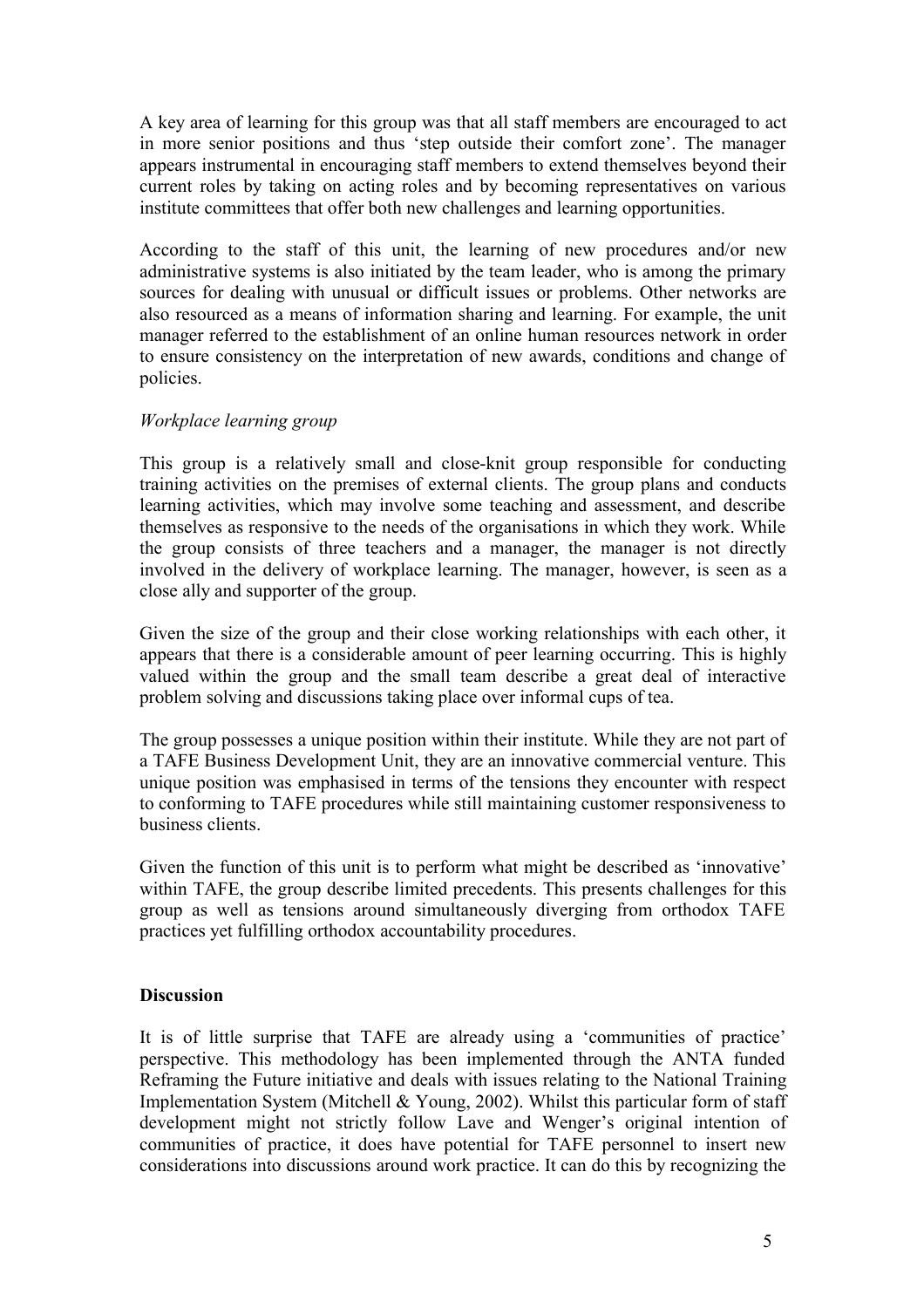importance of everyday learning and secondly by considering the conditions within workgroups that enhance informal learning: many of which might not be visible using a different framework.

### *Communities of practice and TAFE*

An analysis of each of the TAFE workgroups from a 'communities of practice' perspective drew attention to many aspects of learning that may typically be taken for granted in workplaces. With the managers, for example, the importance of networking with others from both inside and outside the group was identified. Similarly the importance of learning to negotiate political aspects of work in terms of individual and workgroup success was also evident. Another example is focusing on 'knowing who was good at what' within the workgroup or the learning involved in 'acting up' as seen in trade and human resource workgroups. While these were things that workers thought important enough to talk about, their inclusion in contemporary professional development programs is likely to be limited. They may form part of the subtext of training, but are often not formally addressed. For example, a concern with staff tea-room facilities might never feature on the training agenda without it being first necessary to articulate and acknowledge its significant role in the facilitation of the exchange of workplace stories and consequent fostering of workplace learning (as seen clearly with another of these groups). A final example here might be the value of networks, which is clearly evident with many of these groups, although the structures of these networks themselves are often less than clear.

While these project findings are embryonic, they do begin to give rise to questions around their possible impact for enhancing workplace learning. For those who organise workgroups they may begin to draw out potential and new areas for consideration. Could enhancing workgroups require new and different ways to think about the development and maintenance of work relationships? How might networks (both within and outside the organisation) be extended? What about the importance and issues around multi-membership? How might a large government training institution support the creation of opportunities for informal interactions? Clearly it is too early to answer these questions, but their emergence requires noting and further debate.

#### *Situated 'communities of practice' and the project*

A community of practice perspective highlights the local and situated nature of learning across each of the workgroups. Despite belonging to a large government training institution each of the workgroups exhibited a unique context and learning experience. For example, negotiating the political was recognised as being a key competence by the strategic planners whereas the trade-teachers did not consider this type of learning relevant in their workgroup. The recognition of the local and situated nature of learning has been integrated into the methodology of the Uncovering Learning project. Rather than 'rolling out' a pre-set learning intervention with each of the workgroups, individual projects have been developed in collaboration with workgroup members.

While we have found value in the communities of practice perspective, we are cautious in advocating formal interventions that aim to create such communities. They